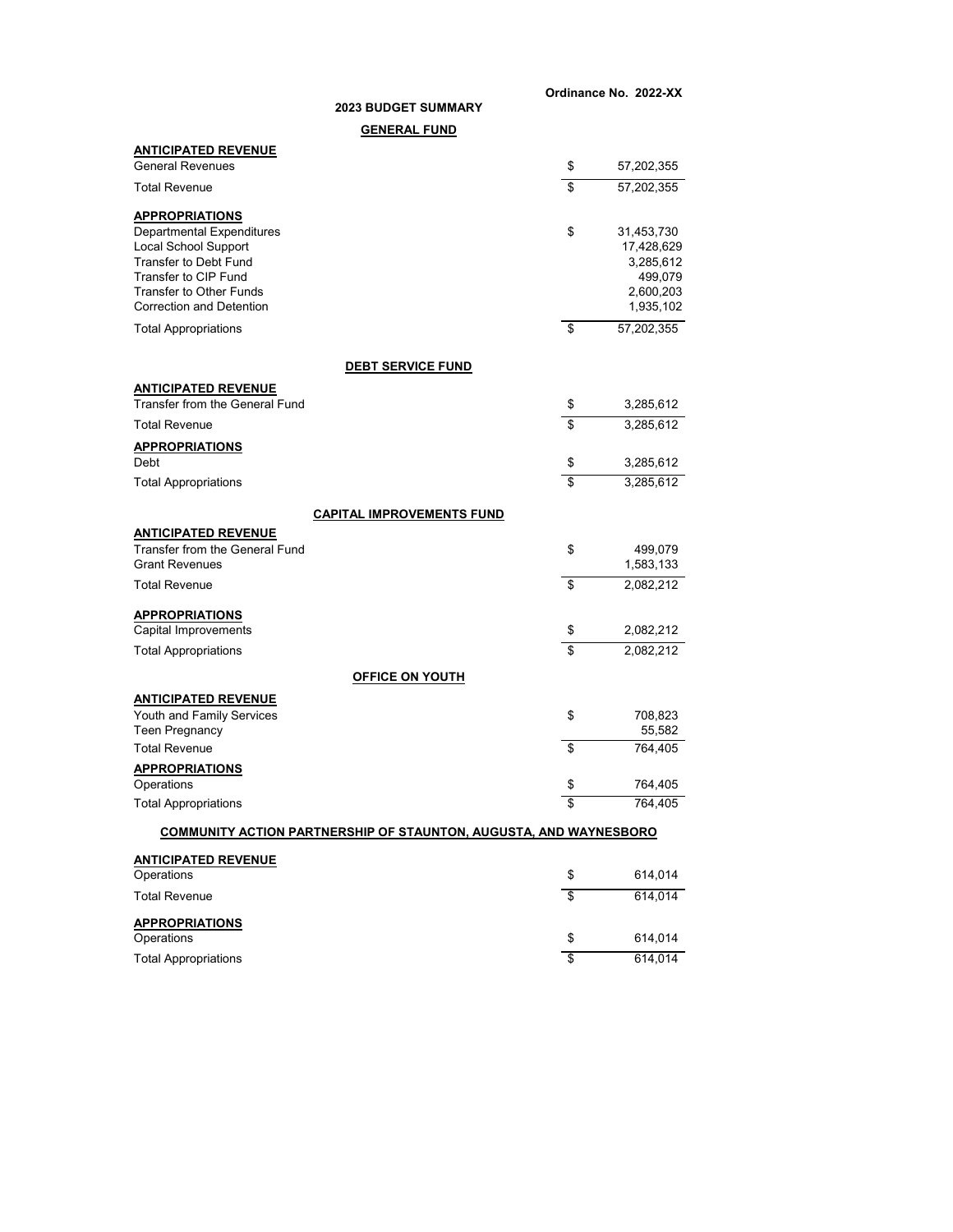**2023 BUDGET SUMMARY**

**WATER FUND**

| <b>ANTICIPATED REVENUE</b>                             |                            |                        |
|--------------------------------------------------------|----------------------------|------------------------|
| <b>Charges for Service</b><br><b>General Revenues</b>  | \$                         | 3,854,667<br>660,032   |
| <b>Total Revenue</b>                                   | \$                         | 4,514,699              |
| <b>APPROPRIATIONS</b>                                  |                            |                        |
| Operations<br>Debt                                     | \$                         | 3,728,318<br>786,381   |
| <b>Total Appropriations</b>                            | \$                         | 4,514,699              |
|                                                        | <b>SEWER FUND</b>          |                        |
| <b>ANTICIPATED REVENUE</b>                             |                            |                        |
| <b>Charges for Services</b><br><b>General Revenues</b> | \$                         | 5,714,000<br>853,482   |
| <b>Total Revenue</b>                                   | \$                         | 6,567,482              |
| <b>APPROPRIATIONS</b>                                  |                            |                        |
| Operations                                             | \$                         | 4,221,830              |
| Debt<br><b>Total Appropriations</b>                    | \$                         | 2,345,652<br>6,567,482 |
|                                                        |                            |                        |
|                                                        | <b>REFUSE FUND</b>         |                        |
| <b>ANTICIPATED REVENUE</b>                             |                            |                        |
| <b>Charges for Services</b>                            | \$                         | 1,515,000              |
| <b>General Revenues</b>                                |                            | 33,569                 |
| <b>Total Revenue</b>                                   | \$                         | 1,548,569              |
| <b>APPROPRIATIONS</b>                                  |                            |                        |
| Operations                                             | \$                         | 1,548,569              |
| <b>Total Appropriations</b>                            | \$                         | 1,548,569              |
| <b>ANTICIPATED REVENUE</b>                             | <b>STORMWATER FUND</b>     |                        |
| <b>Charges for Services</b>                            | \$                         | 1,702,590              |
| <b>General Revenues</b>                                |                            | 17,492                 |
| <b>Total Revenue</b>                                   | \$                         | 1,720,082              |
| <b>APPROPRIATIONS</b>                                  |                            |                        |
| Operations                                             | \$                         | 1,410,354              |
| Debt                                                   |                            | 309,728                |
| <b>Total Appropriations</b>                            | \$                         | 1,720,082              |
|                                                        | <b>PERPETUAL CARE FUND</b> |                        |
| <b>ANTICIPATED REVENUE</b>                             | \$                         | 4,774                  |
| <b>APPROPRIATIONS</b>                                  | \$                         | 4,774                  |